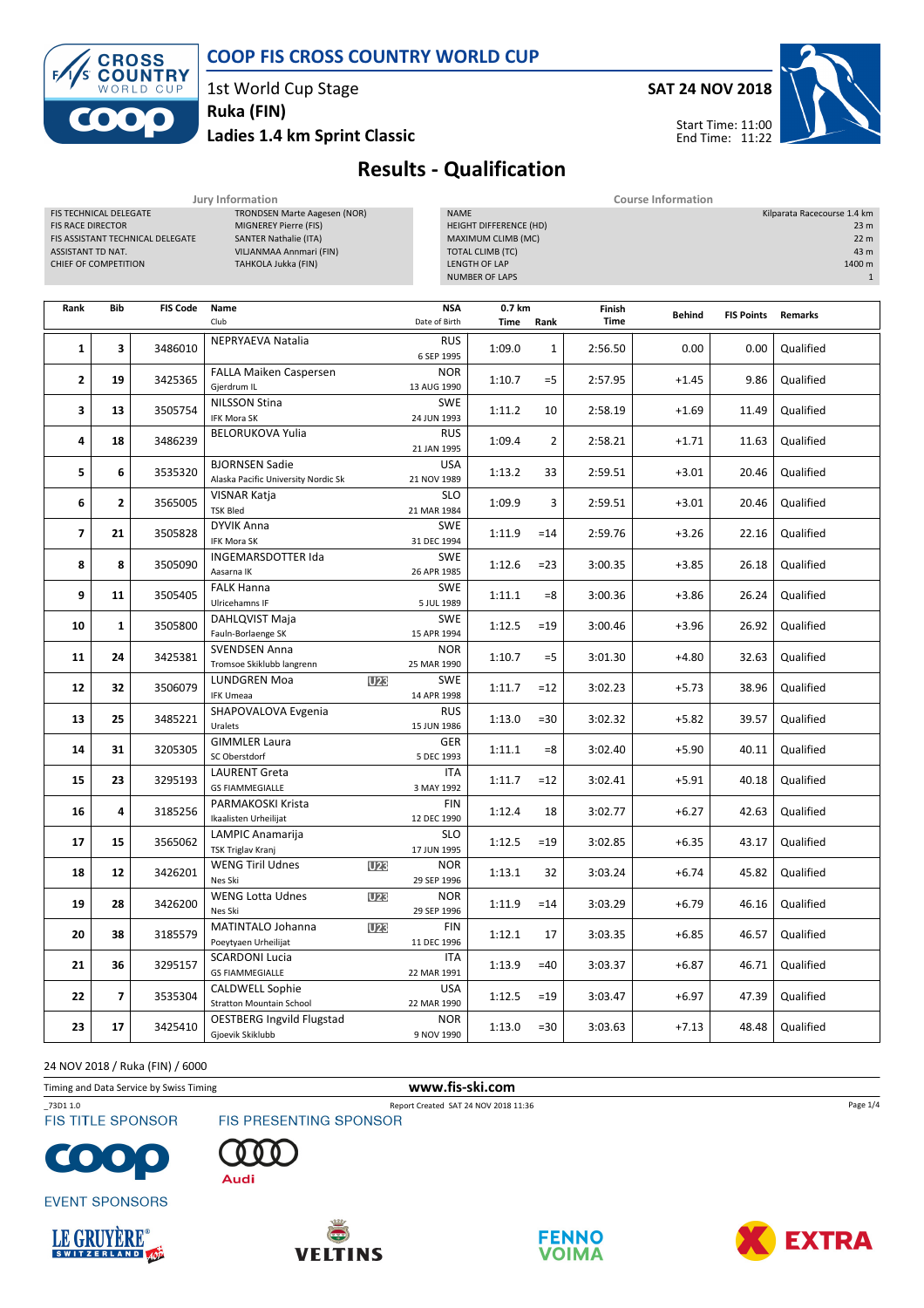



1st World Cup Stage Ruka (FIN)

Ladies 1.4 km Sprint Classic

SAT 24 NOV 2018



## Results - Qualification

| Rank | Bib | <b>FIS Code</b> | Name                                                      |            | <b>NSA</b>                | 0.7 km |        | Finish  | <b>Behind</b> | <b>FIS Points</b> | Remarks              |
|------|-----|-----------------|-----------------------------------------------------------|------------|---------------------------|--------|--------|---------|---------------|-------------------|----------------------|
|      |     |                 | Club                                                      |            | Date of Birth             | Time   | Rank   | Time    |               |                   |                      |
| 24   | 10  | 3535124         | SARGENT Ida<br>Craftsbury Nordic Ski Club                 |            | <b>USA</b><br>25 JAN 1988 | 1:13.6 | 38     | 3:03.73 | $+7.23$       | 49.16             | Qualified            |
| 25   | 30  | 3565034         | <b>CEBASEK Alenka</b><br><b>TSK Bled</b>                  |            | <b>SLO</b><br>24 APR 1989 | 1:13.5 | 37     | 3:04.28 | $+7.78$       | 52.90             | Qualified            |
| 26   | 16  | 3205176         | RINGWALD Sandra<br>ST Schonach-Rohrhardsberg              |            | GER<br>27 SEP 1990        | 1:12.7 | $=25$  | 3:04.48 | $+7.98$       | 54.25             | Qualified            |
| 27   | 62  | 3185514         | <b>JULIN Andrea</b><br>If Minken                          |            | FIN<br>4 APR 1994         | 1:12.9 | $= 28$ | 3:04.52 | $+8.02$       | 54.53             | Qualified            |
| 28   | 33  | 3485717         | SOBOLEVA Elena                                            |            | <b>RUS</b><br>8 JAN 1992  | 1:10.5 | 4      | 3:04.66 | $+8.16$       | 55.48             | Qualified            |
| 29   | 14  | 3485202         | <b>MATVEEVA Natalia</b><br>Dinamo                         |            | <b>RUS</b><br>23 MAY 1986 | 1:11.4 | 11     | 3:05.05 | $+8.55$       | 58.13             | Qualified            |
| 30   | 9   | 3515221         | <b>FAEHNDRICH Nadine</b><br>Horw                          |            | SUI<br>16 OCT 1995        | 1:13.4 | 36     | 3:05.12 | $+8.62$       | 58.61             | Qualified            |
| 31   | 40  | 3185442         | <b>NURMI</b> Leena<br>Lempaeaelaen Kisa                   |            | FIN<br>20 MAR 1994        | 1:12.7 | $=25$  | 3:05.27 | $+8.77$       | 59.63             | <b>Not Qualified</b> |
| 32   | 50  | 3425421         | HAGA Ragnhild<br>Aasen IL                                 |            | <b>NOR</b><br>12 FEB 1991 | 1:13.3 | $= 34$ | 3:05.30 | $+8.80$       | 59.83             | Not Qualified        |
| 33   | 20  | 3535410         | <b>DIGGINS Jessica</b><br><b>Stratton Mountain School</b> |            | <b>USA</b><br>26 AUG 1991 | 1:14.3 | $=42$  | 3:05.55 | $+9.05$       | 61.53             | Not Qualified        |
| 34   | 49  | 3425703         | SLIND Kari Oeyre<br>Oppdal II                             |            | <b>NOR</b><br>22 OCT 1991 | 1:14.7 | $=46$  | 3:05.72 | $+9.22$       | 62.69             | <b>Not Qualified</b> |
| 35   | 22  | 3515087         | VAN DER GRAAFF Laurien<br><b>TG Hütten</b>                |            | SUI<br>14 OCT 1987        | 1:12.9 | $= 28$ | 3:06.47 | $+9.97$       | 67.78             | Not Qualified        |
| 36   | 54  | 3185447         | LYLYNPERA Katri<br>Vuokatti Ski Team Kainuu               |            | FIN<br>3 JAN 1994         | 1:10.9 | 7      | 3:06.79 | $+10.29$      | 69.96             | Not Qualified        |
| 37   | 26  | 3205350         | <b>WINKLER Anne</b><br>Ssv Syda                           |            | GER<br>28 MAR 1994        | 1:11.9 | $=14$  | 3:06.86 | $+10.36$      | 70.44             | Not Qualified        |
| 38   | 35  | 3535316         | <b>BRENNAN Rosie</b><br>Alaska Pacific Nordic Ski Center  |            | <b>USA</b><br>2 DEC 1988  | 1:15.2 | 52     | 3:07.24 | $+10.74$      | 73.02             | Not Qualified        |
| 39   | 48  | 3205407         | <b>FINK Pia</b><br>SV Bremelau                            |            | GER<br>10 JUL 1995        | 1:14.4 | 44     | 3:07.40 | $+10.90$      | 74.11             | <b>Not Qualified</b> |
| 40   | 43  | 3486289         | NEKRASOVA Polina                                          | <b>U23</b> | <b>RUS</b><br>29 JUL 1998 | 1:12.6 | $= 23$ | 3:07.61 | +11.11        | 75.54             | Not Qualified        |
| 41   | 37  | 3185114         | <b>MONONEN Laura</b><br>Hameenlinnan Hiihtoseura          |            | FIN<br>5 OCT 1984         | 1:13.3 | $= 34$ | 3:08.25 | $+11.75$      | 79.89             | Not Qualified        |
| 42   | 5   | 3425499         | WENG Heidi<br>IL i BUL                                    |            | <b>NOR</b><br>20 JUL 1991 | 1:15.4 | 55     | 3:09.06 | $+12.56$      | 85.39             | Not Qualified        |
| 43   | 56  | 3665121         | SERONOSOVA Polina                                         |            | <b>BLR</b><br>22 JAN 1993 | 1:14.5 | 45     | 3:09.76 | $+13.26$      | 90.15             | Not Qualified        |
| 44   | 58  | 3185305         | PAJUNOJA Maaret<br>Ikaalisten Urheilijat                  |            | FIN<br>16 FEB 1990        | 1:14.3 | $=42$  | 3:09.78 | $+13.28$      | 90.29             | Not Qualified        |
| 45   | 46  | 3055067         | <b>STADLOBER Teresa</b><br>SC Sparkasse Radstadt-Salzburg |            | AUT<br>1 FEB 1993         | 1:16.0 | 59     | 3:09.96 | $+13.46$      | 91.51             | Not Qualified        |
| 46   | 41  | 3535584         | PHINNEY Kelsey<br><b>Stratton Mountain School</b>         |            | <b>USA</b><br>9 APR 1994  | 1:12.5 | $=19$  | 3:09.99 | $+13.49$      | 91.72             | <b>Not Qualified</b> |
| 47   | 27  | 3205403         | <b>CARL Victoria</b><br>SCM Zella-Mehlis                  |            | GER<br>31 JUL 1995        | 1:13.7 | 39     | 3:10.80 | +14.30        | 97.22             | Not Qualified        |
| 48   | 65  | 3185633         | NISSINEN Vilma<br>Vuokatti Ski Team Kainuu                | <b>U23</b> | FIN<br>19 NOV 1997        | 1:13.9 | $=40$  | 3:10.95 | $+14.45$      | 98.24             | Not Qualified        |
| 49   | 45  | 3205491         | <b>FRAEBEL Antonia</b><br>WSV Asbach                      | <b>U23</b> | GER<br>25 JAN 1997        | 1:14.9 | $=48$  | 3:11.15 | $+14.65$      | 99.60             | Not Qualified        |

24 NOV 2018 / Ruka (FIN) / 6000

Timing and Data Service by Swiss Timing **www.fis-ski.com** 

\_73D1 1.0 Report Created SAT 24 NOV 2018 11:36 **FIS TITLE SPONSOR** 





Audi



**EVENT SPONSORS** 







Page 2/4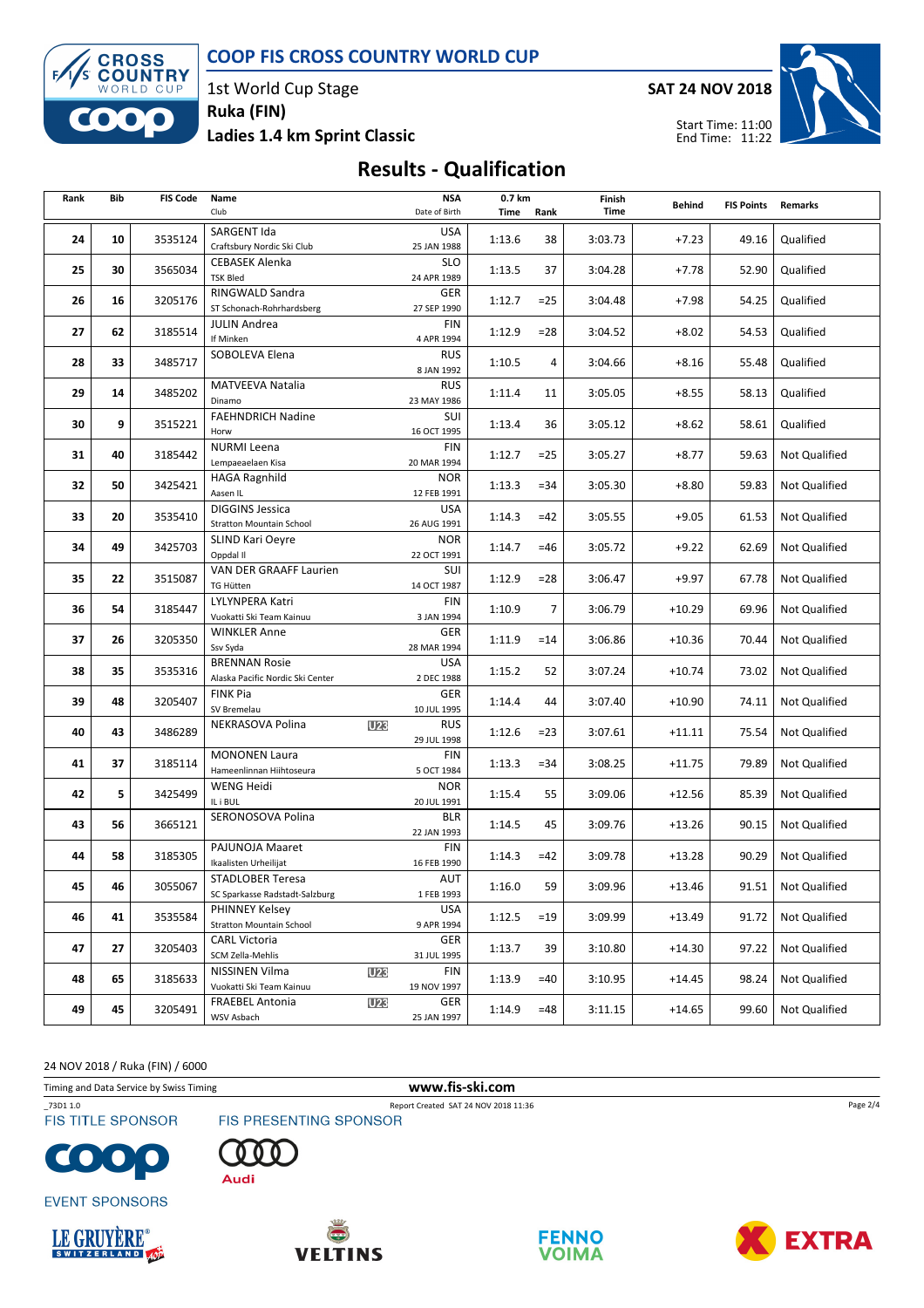COOP FIS CROSS COUNTRY WORLD CUP



1st World Cup Stage Ruka (FIN)

Ladies 1.4 km Sprint Classic

SAT 24 NOV 2018



## Results - Qualification

| Rank | Bib           | <b>FIS Code</b> | Name<br>Club                                           |            | <b>NSA</b><br>Date of Birth | 0.7 km<br>Time<br>Rank |                 | Finish<br>Time     | <b>Behind</b> | <b>FIS Points</b> | Remarks              |
|------|---------------|-----------------|--------------------------------------------------------|------------|-----------------------------|------------------------|-----------------|--------------------|---------------|-------------------|----------------------|
| 50   | 71            | 3185476         | <b>VARJUS Hanna</b>                                    |            | <b>FIN</b>                  | 1:12.7                 | $=25$           | 3:11.62            | $+15.12$      | 102.80            | Not Qualified        |
|      |               |                 | Imatran Urheilijat                                     |            | 16 FEB 1994                 |                        |                 |                    |               |                   |                      |
| 51   | 53            | 3155314         | RAZYMOVA Katerina<br>SPORT CLUB PLZEN                  |            | <b>CZE</b><br>10 SEP 1991   | 1:17.5                 | 66              | 3:12.96            | $+16.46$      | 111.91            | <b>Not Qualified</b> |
| 52   | 39            | 3155249         | NOVAKOVA Petra                                         |            | <b>CZE</b>                  | 1:15.7                 | $= 57$          | 3:13.32            | $+16.82$      | 114.36            | Not Qualified        |
|      |               |                 | Lk Slovan Karlovy Vary / CS MV                         |            | 17 AUG 1993                 |                        |                 |                    |               |                   |                      |
| 53   | 44            | 3705003         | PROCHAZKOVA Alena<br>LK Slavia UMB Banska Bystrica     |            | <b>SVK</b><br>9 AUG 1984    | 1:15.0                 | $=50$           | 3:13.37            | $+16.87$      | 114.70            | Not Qualified        |
|      |               |                 | <b>KYLLOENEN Anne</b>                                  |            | <b>FIN</b>                  |                        | $=46$<br>$= 53$ | 3:13.52<br>3:13.68 |               |                   |                      |
| 54   | 34            | 3185137         | Kainuun Hiihtoseura                                    |            | 30 NOV 1987                 | 1:14.7                 |                 |                    | $+17.02$      | 115.72            | Not Qualified        |
| 55   | 64            | 3125046         | LI Xin                                                 |            | <b>CHN</b>                  | 1:15.3                 |                 |                    | $+17.18$      | 116.80            | <b>Not Qualified</b> |
|      |               |                 | <b>PULLES Mariel Merlii</b>                            | <b>U23</b> | 31 JUL 1992<br><b>EST</b>   |                        |                 |                    |               |                   |                      |
| 56   | 69            | 3395115         | Karupesa Team                                          |            | 1 NOV 1998                  | 1:16.3                 | 61              | 3:14.22            | $+17.72$      | 120.48            | Not Qualified        |
| 57   | 47            | 3665115         | KIRILLOVA Anastasia                                    | <b>U23</b> | <b>BLR</b>                  | 1:14.9                 | $=48$           | 3:14.37            | $+17.87$      | 121.50            | Not Qualified        |
|      |               |                 | <b>MILLER Kaitlynn</b>                                 |            | 20 FEB 1996<br><b>USA</b>   |                        |                 |                    |               |                   |                      |
| 58   | 51            | 3535636         | Craftsbury Nordic Ski Club                             |            | 9 AUG 1991                  | 1:15.3                 | $= 53$          | 3:14.56            | $+18.06$      | 122.79            | Not Qualified        |
| 59   | 59<br>3185333 |                 | UKKOLA Johanna                                         |            | <b>FIN</b>                  | 1:16.5                 | $=62$           | 3:14.63            | $+18.13$      | 123.26            | <b>Not Qualified</b> |
|      |               |                 | Siilinjarven Hiihtoseura                               |            | 14 MAR 1993                 |                        |                 |                    |               |                   |                      |
| 60   | 55            | 3675035         | SHEVCHENKO Anna                                        |            | KAZ<br>4 AUG 1993           | 1:15.0                 | $=50$           | 3:15.10            | $+18.60$      | 126.46            | Not Qualified        |
| 61   | 52            | 3665023         | KAMINSKAYA Valentyna                                   |            | <b>UKR</b>                  | 1:15.7                 | $= 57$          | 3:15.22            | $+18.72$      | 127.27            | Not Qualified        |
|      |               |                 | CHI Chunxue                                            |            | 5 SEP 1987<br><b>CHN</b>    |                        |                 |                    |               |                   |                      |
| 62   | 66            | 3125082         |                                                        | <b>U23</b> | 4 JAN 1998                  | 1:16.2                 | 60              | 3:16.46            | $+19.96$      | 135.71            | Not Qualified        |
| 63   | 61            | 3185218         | <b>HOKKANEN Heini</b>                                  |            | <b>FIN</b>                  | 1:15.6                 | 56              | 3:18.03            | $+21.53$      | 146.38            | Not Qualified        |
|      |               |                 | Kainuun Hiihtoseura                                    |            | 20 AUG 1986                 |                        |                 |                    |               |                   |                      |
| 64   | 73            | 3185740         | <b>BOOK Josefiina</b>                                  |            | <b>FIN</b>                  | 1:19.6                 | 71              | 3:20.70            | $+24.20$      | 164.53            | Not Qualified        |
| 65   | 67            | 3675053         | MUTAGAROVA Elmira                                      | <b>U23</b> | KAZ                         | 1:19.3                 | 70              | 3:22.52            | $+26.02$      | 176.91            | Not Qualified        |
|      |               |                 | <b>EIDUKA Patricija</b>                                | U23        | 9 MAR 1996<br>LAT           |                        |                 |                    |               |                   |                      |
| 66   | 60            | 3555052         | Aizkraukle                                             |            | 1 FEB 2000                  | 1:17.0                 | $=64$           | 3:22.58            | $+26.08$      | 177.31            | <b>Not Qualified</b> |
| 67   | 63            | 3675049         | <b>BYKOVA Irina</b>                                    |            | KAZ                         | 1:18.9                 | 68              | 3:23.27            | $+26.77$      | 182.01            | Not Qualified        |
|      |               |                 | <b>HAGER Julia</b>                                     |            | 6 JUL 1993<br><b>FIN</b>    |                        |                 |                    |               |                   |                      |
| 68   | 74            | 3185562         |                                                        |            |                             | 1:16.5                 | $=62$           | 3:24.04            | $+27.54$      | 187.24            | <b>Not Qualified</b> |
| 69   | 70            | 3695082         | <b>KROL Yuliia</b>                                     | <b>U23</b> | <b>UKR</b><br>22 OCT 1998   | 1:18.6                 | 67              | 3:25.66            | $+29.16$      | 198.25            | Not Qualified        |
| 70   | 57            | 3435133         | LETOCHA Urszula                                        |            | <b>POL</b>                  | 1:19.0                 | 69              | 3:25.86            | $+29.36$      | 199.61            | Not Qualified        |
|      |               |                 | LKS Markam Wisniowa-Osieczany<br><b>TORVINEN Petra</b> |            | 15 JAN 1994<br><b>FIN</b>   |                        |                 |                    |               |                   |                      |
| 71   | 72            | 3185516         | Liperin Hiihtoseura                                    |            | 25 NOV 1994                 | 1:17.0                 | $=64$           | 3:28.97            | $+32.47$      | 220.76            | Not Qualified        |
| 72   | 68            | 3675060         | SHALYGINA Kseniya                                      | <b>U23</b> | KAZ                         | 1:20.1                 | 72              | 3:32.45            | $+35.95$      | 244.42            | Not Qualified        |
|      |               |                 | <b>ALESHINA Tatiana</b>                                |            | 5 SEP 1998<br><b>RUS</b>    |                        |                 |                    |               |                   |                      |
| 73   | 29            | 3485933         |                                                        |            | 13 APR 1994                 | 1:30.2                 | 73              | 3:32.46            | $+35.96$      | 244.49            | Not Qualified        |

Did Not Start

42 3205460 HENNIG Katharina WSC Ergebirge Oberwiesenthal 3205460

**U23** GER 14 JUN 1996

24 NOV 2018 / Ruka (FIN) / 6000

Timing and Data Service by Swiss Timing **www.fis-ski.com** 

\_73D1 1.0 Report Created SAT 24 NOV 2018 11:36

**FIS TITLE SPONSOR** 



**EVENT SPONSORS** 





FIS PRESENTING SPONSOR









Page 3/4